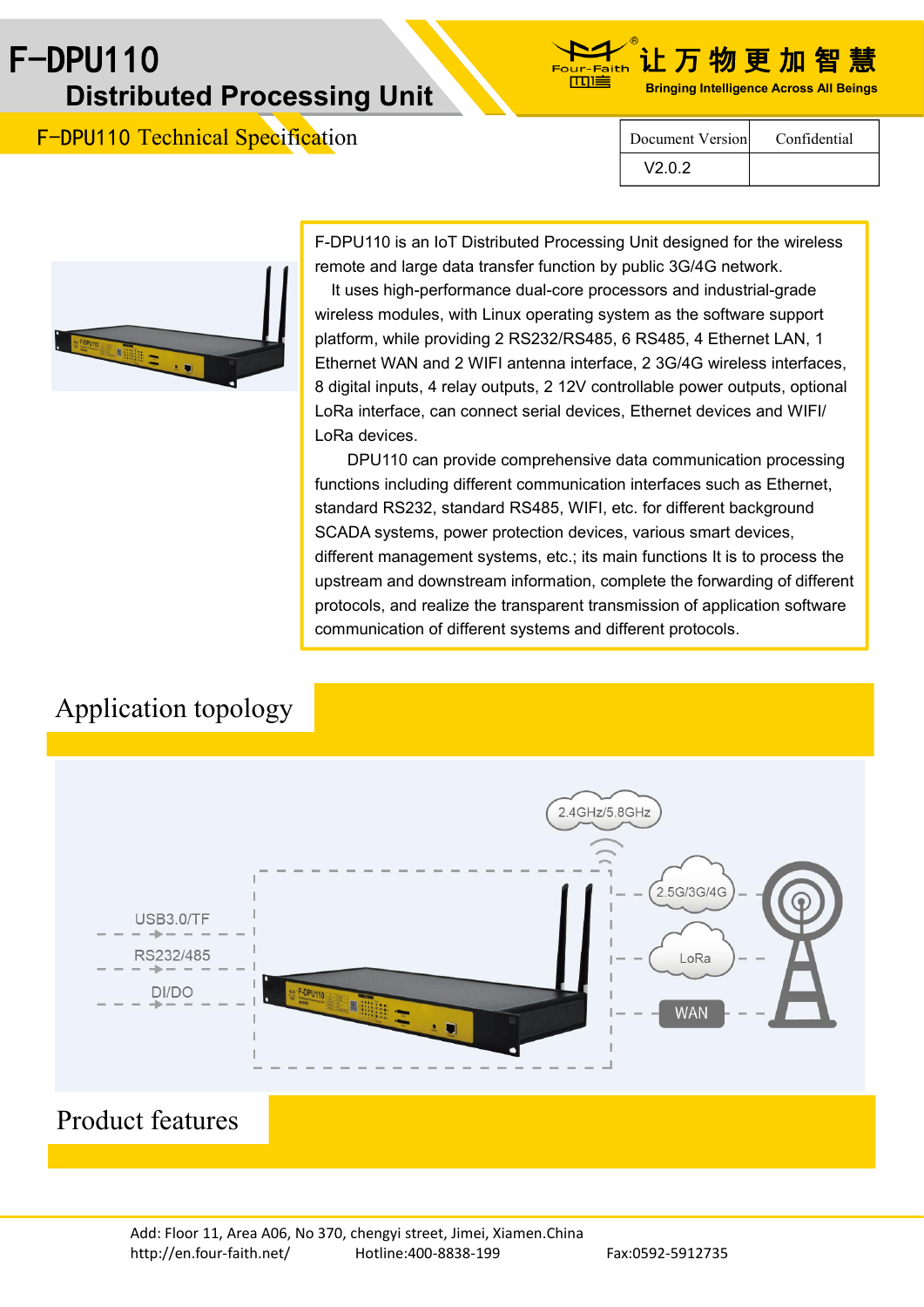**Design for Industrial Application**

- ◆ High-powered industrial cellular module
- High-powered industrial 32bits CPU
- Support low-consumption mode,including sleep mode, scheduled online/offline mode
- ◆ Housing: iron, providing IP30 protection
- Wide power input (85~265VAC/DC)

#### **Standard and Convenience**

 $\blacklozenge$  Support standard RS232, RS485, Ethernet, WIFI port that can connect to serial, Ethernet and WIFI devices directly

- Support standard WAN port and PPPOE protocol that can connect to ADSL directly
- Support intellectual mode, enter into communication state automatically when powered
- Provide management software for remote management (Optional)
- Support several work modes, easy and flexible to use
- Convenient configuration and maintenance interface(WEB or CLI)

#### **Stability and Reliability**

- ♦ Support hardware and software WDT
- Support auto recovery mechanism, including online detect, auto redial when offline to make router always online
- Ethernet port: 1.5KV magnetic isolation protection
- RS232/RS485 port: 15KV ESD protection
- SIM/UIM port: 15KV ESD protection
- ◆ Power port: reverse-voltage and over-voltage protection
- Antenna port: lightning protection(optional)

#### **High-performance**

- Ultra-large capacity flash memory, storing lots of protocols, compatible with different systems and platform protocols of various manufacturers
- ◆ Support multiple WAN access methods, including static IP, DHCP, PPPOE, 2.5G/3G/4G
- ◆ Support double link backup between Cellular and WAN (optional)
- Support VPN client(PPTP,L2TP,IPSEC)(Note: Only for VPN version)
- Support VPN sever(PPTP,L2TP,IPSEC)(Note: Only for VPN version)
- Support remote management, SYSLOG, SNMP, TELNET, SSHD, HTTPS etc.
- ◆ Support local and remote firmware upgrade, import and export configure file
- ◆ Support NTP, RTC embedded
- Support multiple DDNS provider service
- Support MAC address clone, PPPOE server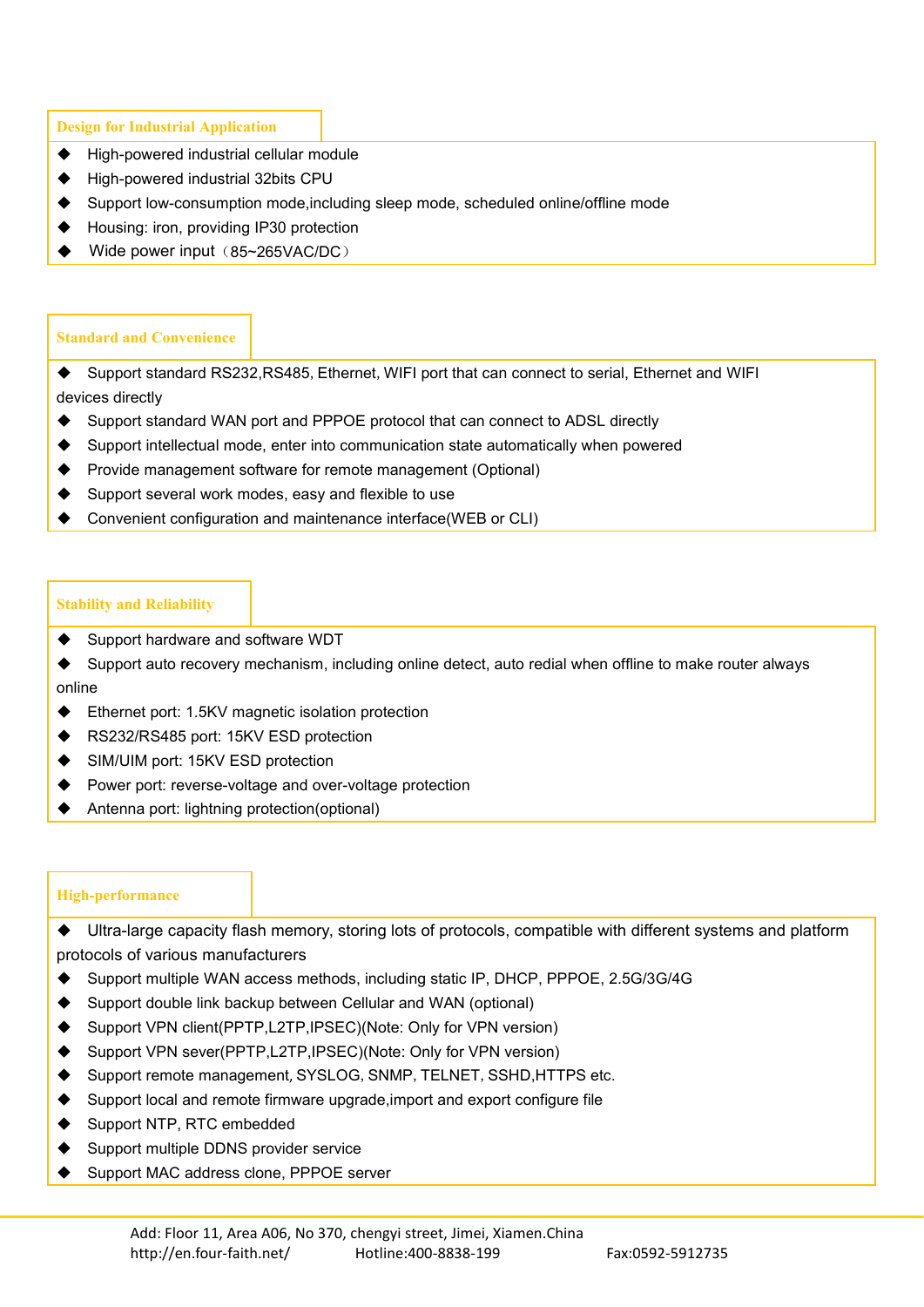- ◆ Support rack installation.
- ◆ WIFI support 802.11b/g/n, support WIFI AP、AP Client, repeater, repeater bridge mode etc. (Optional)
- WIFI support WEP,WPA,WPA2 encryption, support MAC address filter
- Support multiple online and offline trigger ways, including SMS, phone call, serial data and network data
- ◆ Support APN/VPDN
- Support multichannel DHCP server and DHCP client,DHCP bind MAC address, DDNS, firewall,NAT,DMZ
- host,QOS,traffic statistics, real-time display of data transmission rate etc.
- Support TCP/IP、UDP、FTP(Optional)、HTTP etc.
- Support SPI firewall,VPN traversing, access control,URL filtration etc.
- Timed online and offline function.
- ◆ Support USB3.0, backward compatible with USB2.0
- ◆ Local storage supports flash memory, TF card
- ◆ Support multi-protocol conversion

## Product Specification

| <b>Cellular Specification</b> |                                                                      |
|-------------------------------|----------------------------------------------------------------------|
| <b>Item</b>                   | <b>Content</b>                                                       |
| <b>F-DPU110</b>               |                                                                      |
| Standard and                  | Support band (optional): TDD-LTE、FDD-LTE、EVDO、WCDMA、TD-SCDMA、CDMA1X、 |
| Band                          | <b>GPRS/EDGE</b>                                                     |
| <b>Bandwidth</b>              | LTE FDD: download speed 100Mbps, upload speed 50Mbps                 |
|                               | LTE TDD: download speed 61Mbps, upload speed 18Mbps                  |
|                               | CDMA2000 1X EVDO Rev A: download speed 3.1Mbps, upload speed 1.8Mbps |
|                               | WCDMA: download speed 42Mbps, upload speed 5.76Mbps                  |
|                               | TD-SCDMA: download speed 4.2Mbps, upload speed 2.2Mbps               |
| TX power                      | $<$ 23dBm                                                            |
| RX sensitivity                | $<$ -93.3dBm                                                         |

| <b>WIFI Specification</b> |                                                                                   |
|---------------------------|-----------------------------------------------------------------------------------|
| <b>Item</b>               | <b>Content</b>                                                                    |
| Standard and              | Support IEEE802.11b/g/n, 2.4G, 2*2 MIMO, support AP mode, Station mode (optional) |
| Band                      | Support IEEE802.11ac, 5.8G, 2*2 MIMO, support AP mode, Station mode (optional)    |
| <b>Bandwidth</b>          | IEEE802.11b/g: the highest rate reaches 108Mbps                                   |
|                           | IEEE802.11n: the highest rate reaches 300Mbps                                     |
|                           | IEEE802.11ac: the highest speed up to 780Mbps                                     |
| Secure encryption         | Support WEP, WPA, WPA2 and other encryption methods, optional WPS function        |
| RX sensitivity            | 26dBm (11b), 21.5dBm (11g), 20dBm (11n), 16dBm (11ac)                             |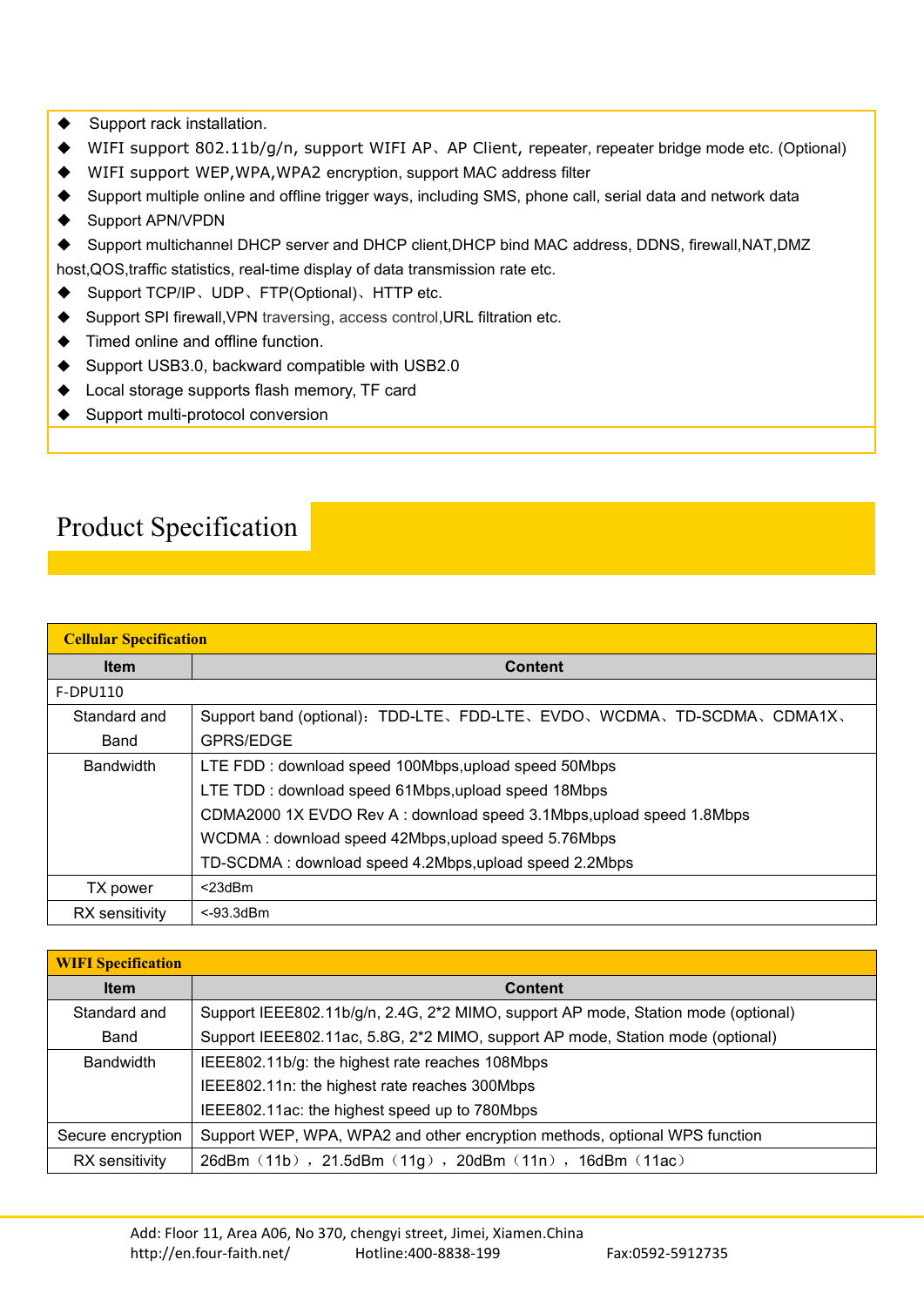| <b>LoRa</b> Specification (optional) |                                                                             |
|--------------------------------------|-----------------------------------------------------------------------------|
| <b>Item</b>                          | <b>Content</b>                                                              |
| Communication                        | support multiple frequency bands around the world (433/470/780/868/915 MHz) |
| standards and                        |                                                                             |
| frequency bands                      |                                                                             |
| Indoor/urban                         | 2km                                                                         |
| communication                        |                                                                             |
| distance                             |                                                                             |
| Outdoor/line-of-sig                  | 9km                                                                         |
| ht communication                     |                                                                             |
| distance                             |                                                                             |
| Tx power                             | $30dBm$                                                                     |
| RX sensitivity                       | $<$ -140 $dBm$                                                              |
| Communication                        | 6 levels adjustable (0.3, 0.6, 1.0, 1.8, 3.1, 5.5Kbps)                      |
| theoretical rate                     |                                                                             |

### **Hardware System**

| <b>Item</b>      | <b>Content</b>                  |
|------------------|---------------------------------|
| <b>CPU</b>       | Dual-core 880MHZ processor      |
| <b>FLASH</b>     | 64MB SPI flash/512MB Nand flash |
| DDR <sub>3</sub> | 512MB                           |
| TF               | 8GB/32GB, optional              |

| <b>Interface type</b> |                                                                                           |
|-----------------------|-------------------------------------------------------------------------------------------|
| <b>Item</b>           | <b>Content</b>                                                                            |
| <b>WAN</b>            | 1*10/100M Ethernet port (RJ45 socket), auto MDI/MDIX, 1.5KV magnetic isolation protection |
| <b>LAN</b>            | 4*10/100M Ethernet ports(RJ45 socket), auto MDI/MDIX, 1.5KV magnetic isolation protection |
| Serial port           | 2 RS232/RS485 port, 6RS485 port 15KV ESD protection                                       |
|                       | Data bit: $5, 6, 7, 8$                                                                    |
|                       | Stop bit: $1 \times 1.5$ (Optional) $\times 2$                                            |
|                       | Parity: none, even, odd, space(optional), mark(optional)                                  |
|                       | Baud rate: 2400~115200bits/s                                                              |
| indicator             | "PWR"、 "SYS"、 "LAN"、 "WAN"、 "NET"、 "Signal Strength"                                      |
| I/O port              | 8 channels with isolated digital input,                                                   |
|                       | Applicable types: passive empty contact, active contact, open collector                   |
|                       | Input high level: 5~30 VDC                                                                |
|                       | Input low level: $0~3$ VDC                                                                |
|                       | Input current range: DC2~20mA                                                             |
|                       | Resolution: 100mS                                                                         |
|                       | 4 digital outputs                                                                         |
|                       | Output type: relay output                                                                 |
|                       | Contact capacity: 5A 250V AC/30V DC                                                       |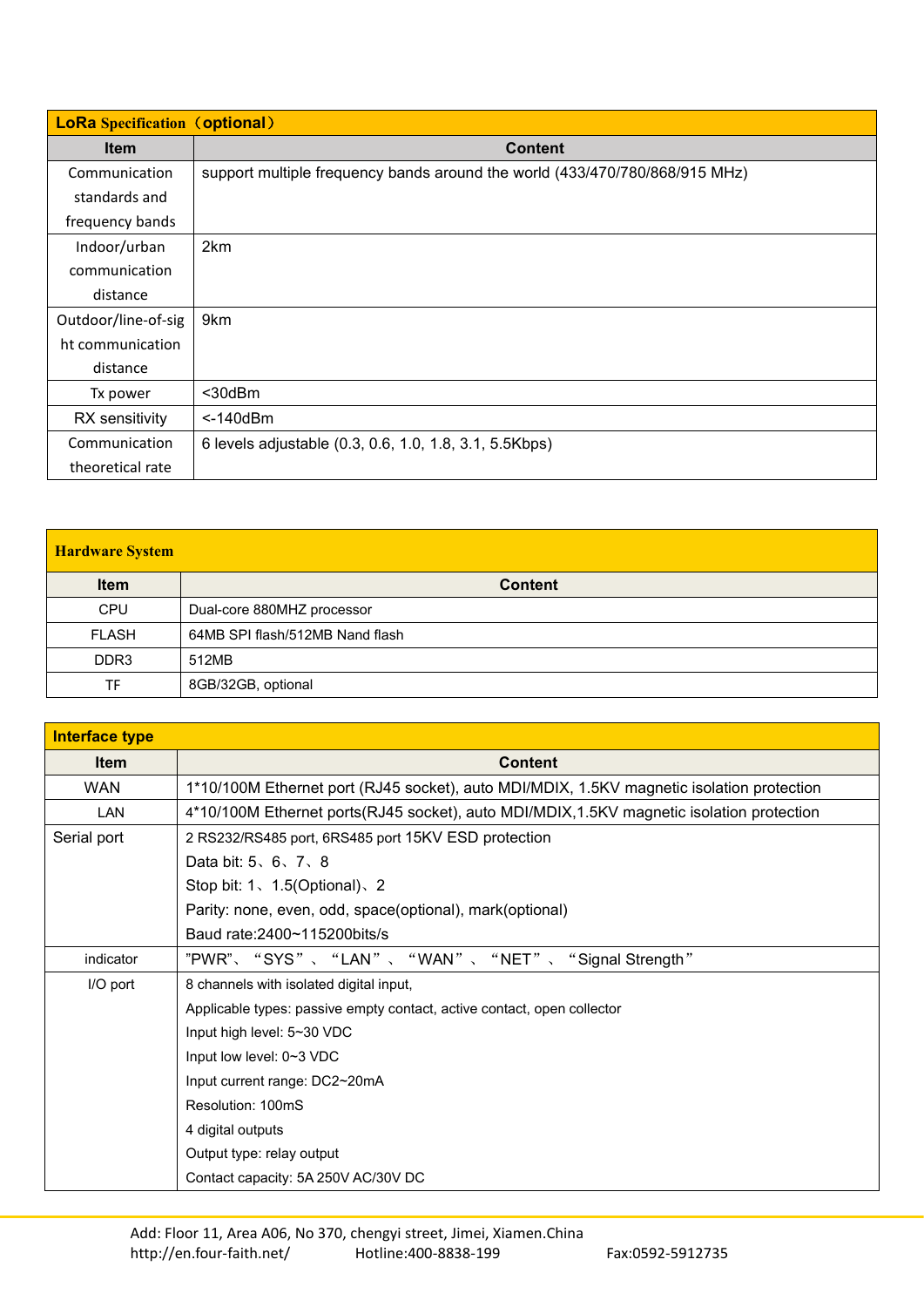|            | 2 channels 12VDC power output                                             |
|------------|---------------------------------------------------------------------------|
|            | Output type: 12V/1A output, controllable                                  |
| Antenna    | Cellular: 2* Standard SMA female interface, 50 ohm                        |
|            | WIFI/GPS: 2 *Standard SMA male interface, 50 ohm,                         |
|            | Lora: 1 *Standard SMA male interface, 50 ohm (optional)                   |
| SIM/UIM    | 2 standard drawer type 3V/1.8V user card interface, 15KV ESD protection   |
| Power      | 3-core terminal power socket with built-in reverse power protection       |
|            | Working voltage: $85\sim$ 265VAC/DC                                       |
|            | Overload protection, reverse connection protection, redundancy protection |
| <b>USB</b> | Standard USB3.0 interface, support various USB storage                    |
| TF.        | Standard TF card interface, support various TF cards                      |
| Reset      | Restore the router to its original factory default settings               |

| <b>Power supply</b>   |                    |
|-----------------------|--------------------|
| <b>Item</b>           | <b>Content</b>     |
| <b>Standard Power</b> | <b>AC220V</b>      |
| Power range           | $85\sim$ 265VAC/DC |

| <b>Power</b>  |                |
|---------------|----------------|
| Item          | <b>Content</b> |
| Communication | 7.8W           |
| status        |                |

| <b>Physical Characteristics</b> |                                                    |
|---------------------------------|----------------------------------------------------|
| <b>Item</b>                     | <b>Content</b>                                     |
| Housing                         | Metal, IP30                                        |
| <b>Dimensions</b>               | 482.6*180*44mm(Without antenna and mounting parts) |
| Weight                          | 1.53kg(Without external expansion)                 |

| <b>Other parameters</b> |                              |
|-------------------------|------------------------------|
| Item                    | <b>Content</b>               |
| Operating               | $-35$ ~+75°C $(-31$ ~+167°F) |
| Temperature             |                              |
| Storage                 | $-40$ ~+85°C $(-40$ ~+185°F) |
| Temperature             |                              |
|                         |                              |
| Operating               | 95%(unfreezing)              |
| Humidity                |                              |